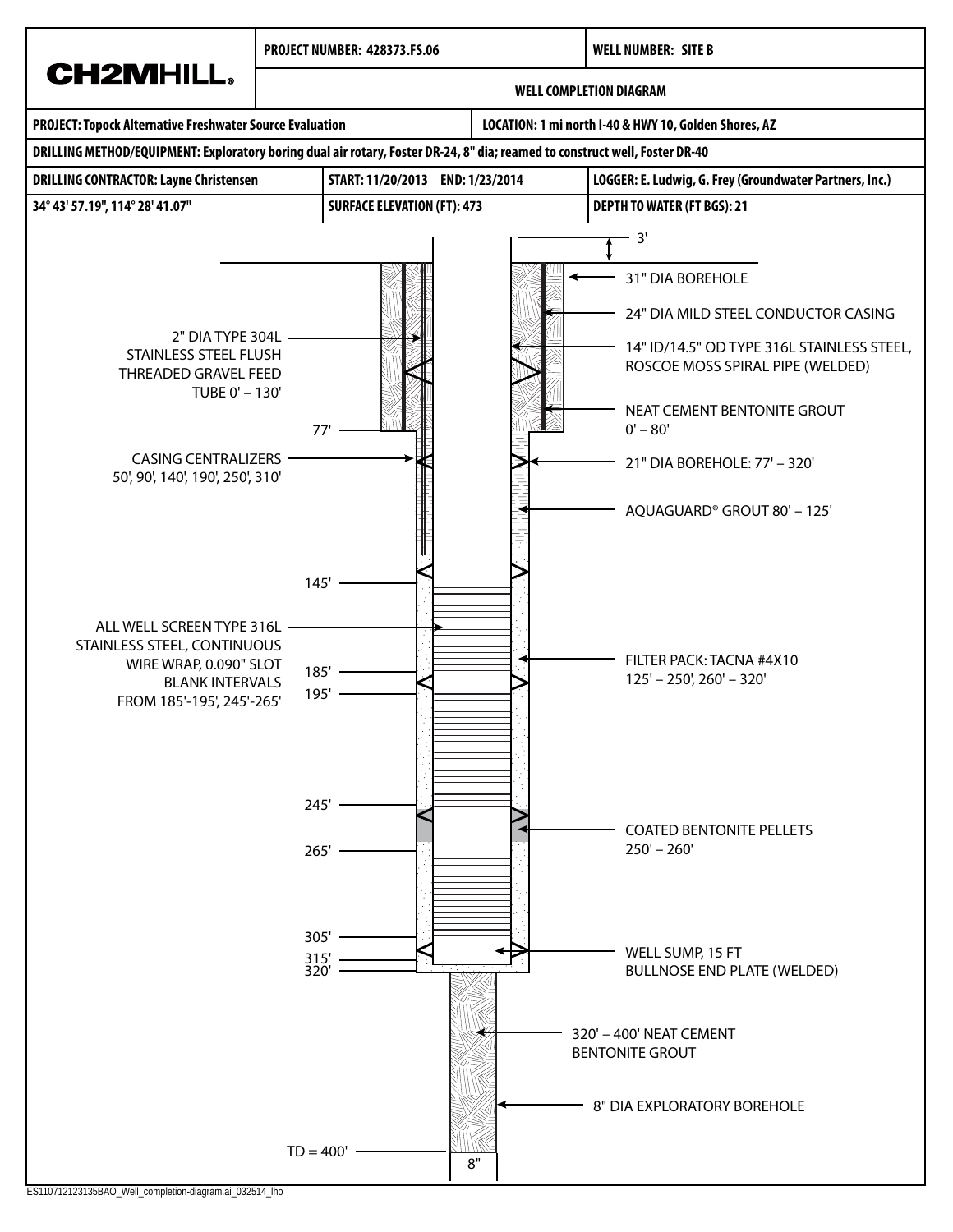|                                            |                                                                      |                                                            | PROJECT NUMBER:                                 |                                                                                                            |                   | WELL ID:                                                                                                                                                                                                  | SHEET:                                                                                     | OF:             |     |
|--------------------------------------------|----------------------------------------------------------------------|------------------------------------------------------------|-------------------------------------------------|------------------------------------------------------------------------------------------------------------|-------------------|-----------------------------------------------------------------------------------------------------------------------------------------------------------------------------------------------------------|--------------------------------------------------------------------------------------------|-----------------|-----|
|                                            |                                                                      |                                                            |                                                 | 428373.FS.06                                                                                               |                   | SITE B                                                                                                                                                                                                    | 1                                                                                          |                 | 14  |
|                                            | <b>GROUNDWATER</b><br>PARTNERS                                       |                                                            |                                                 |                                                                                                            |                   | SOIL BORING LOG                                                                                                                                                                                           |                                                                                            |                 |     |
| PROJECT:<br>DRILLING METHOD AND EQUIPMENT: |                                                                      |                                                            | Topock Alternative Freshwater Source Evaluation |                                                                                                            | LOCATION:         | Site B: 1.5 miles north of I-40 and HWY 10, Golden Shores, AZ<br>Pilot borehole drilled with dual rotary, DR-24, 8-inch diameter drive casing. Reamed borehole with DR-40, 20-inch diameter drive casing. |                                                                                            |                 |     |
| GROUND SURFACE ELEVATION (FT):             |                                                                      |                                                            | 473                                             |                                                                                                            |                   | DRILLING CONTRACTOR: Layne Christensen; Driller: S. Walker                                                                                                                                                |                                                                                            |                 |     |
| LATITUDE:                                  |                                                                      | 34° 43' 57.19"                                             | START:                                          | 10/4/13                                                                                                    | <b>WELL INFO:</b> | 14" SS Steel, 0.090", Screen: CWW                                                                                                                                                                         | WATER LEVEL (FT BGS):                                                                      |                 | 21  |
| LONGITUDE:                                 |                                                                      | 114°28' 41.07"                                             | FINISH:                                         | 10/15/13                                                                                                   | LOGGER:           | E. Ludwig P.G., Garrett Frey                                                                                                                                                                              | TOTAL DEPTH (FT BGS):                                                                      |                 | 400 |
| DEPTH (FT)<br>BELOW<br>SURFACE             |                                                                      | <b>CONSTRUCTION</b><br><b>WELL</b>                         | USCS GROUP<br>SYMBOL                            | SOIL DESCRIPTION                                                                                           |                   |                                                                                                                                                                                                           |                                                                                            | <b>COMMENTS</b> |     |
|                                            |                                                                      |                                                            |                                                 | SOIL NAME, USCS GROUP SYMBOL, COLOR, RELATIVE DENSITY,<br>CONSISTENCY, GRAIN SIZE, GRAIN SHAPE, PLASTICITY |                   |                                                                                                                                                                                                           | DEPTH OF CASING, PENETRATION<br>RATE, DATE AND TIME                                        |                 |     |
| 0<br>5<br>10                               |                                                                      |                                                            | ML                                              | gravel is coarse to fine, subangular, dry                                                                  |                   | SILT WITH GRAVEL (ML) - Dark grayish brown (10YR 4/2), 90% non-plastic silt, 10% gravel,                                                                                                                  | Soil samples were collected using a 5-<br>gallon bucket and/or shovel from the<br>cyclone. |                 |     |
| 15                                         | 10.3 SAND SACK SLURRY CEMENT GROUT (WITHIN 24 INCH CONDUCTOR CASING) | STEEL TYPE 316 L CASING<br>DIAMETER BLANK, STAINLESS<br>÷, | <b>SM</b>                                       | 30% non-plastic silt, subangular, dry                                                                      |                   | SILTY SAND (SM) - Dark grayish brown (10YR 4/2), 70% fine to medium poorly graded sand,                                                                                                                   | Increase in gravel at 15'<br>Slightly moist                                                |                 |     |
| 20<br>25<br>30                             |                                                                      |                                                            | GW                                              | coarse sand, 5% fine sand, subangular, loose, moist                                                        |                   | WELL GRADED GRAVEL WITH SAND (GW) - Reddish brown (5YR 4/4), 70% gravel, 25%                                                                                                                              | 1446 10/04/2013<br>1540 10/04/2013                                                         |                 |     |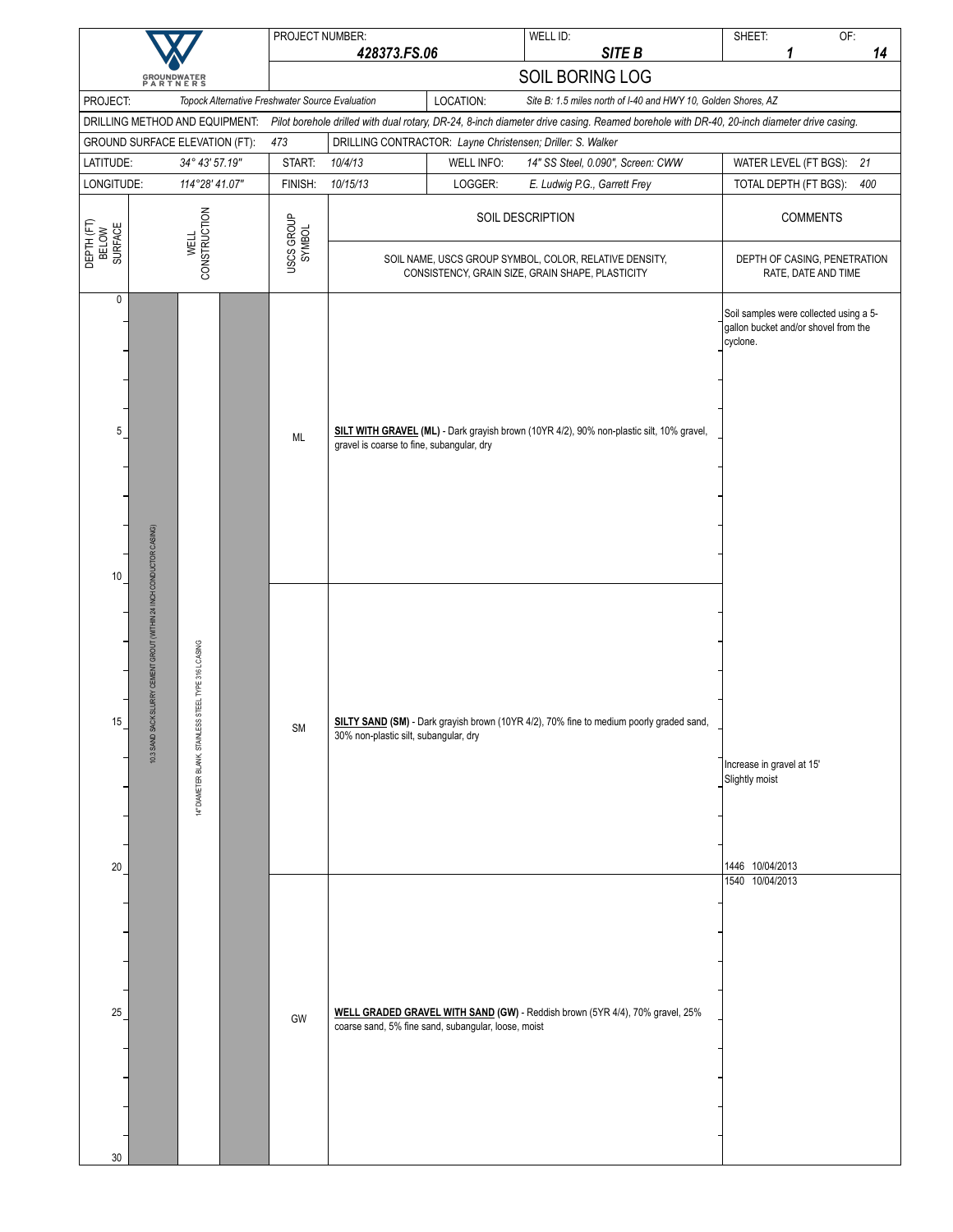|                                            |                                                                     |                                        |                                                                                                                                                                                   | PROJECT NUMBER:                                 |                                                                                                            |                                                         | WELL ID:                                                                                                                                                                                                  | SHEET:                                                            | OF:                   |     |
|--------------------------------------------|---------------------------------------------------------------------|----------------------------------------|-----------------------------------------------------------------------------------------------------------------------------------------------------------------------------------|-------------------------------------------------|------------------------------------------------------------------------------------------------------------|---------------------------------------------------------|-----------------------------------------------------------------------------------------------------------------------------------------------------------------------------------------------------------|-------------------------------------------------------------------|-----------------------|-----|
|                                            |                                                                     |                                        |                                                                                                                                                                                   |                                                 | 428373.FS.06                                                                                               |                                                         | SITE B<br>SOIL BORING LOG                                                                                                                                                                                 |                                                                   | 2                     | 14  |
|                                            | <b>GROUNDWATER</b><br>PARTNERS                                      |                                        |                                                                                                                                                                                   |                                                 |                                                                                                            |                                                         |                                                                                                                                                                                                           |                                                                   |                       |     |
| PROJECT:<br>DRILLING METHOD AND EQUIPMENT: |                                                                     |                                        |                                                                                                                                                                                   | Topock Alternative Freshwater Source Evaluation |                                                                                                            | LOCATION:                                               | Site B: 1.5 miles north of I-40 and HWY 10, Golden Shores, AZ<br>Pilot borehole drilled with dual rotary, DR-24, 8-inch diameter drive casing. Reamed borehole with DR-40, 20-inch diameter drive casing. |                                                                   |                       |     |
| GROUND SURFACE ELEVATION (FT):             |                                                                     |                                        |                                                                                                                                                                                   | 473                                             |                                                                                                            |                                                         | DRILLING CONTRACTOR: Layne Christensen; Driller: S. Walker                                                                                                                                                |                                                                   |                       |     |
| LATITUDE:                                  |                                                                     | 34° 43' 57.19"                         |                                                                                                                                                                                   | START:                                          | 10/4/13                                                                                                    | <b>WELL INFO:</b>                                       | 14" SS Steel, 0.090", Screen: CWW                                                                                                                                                                         |                                                                   | WATER LEVEL (FT BGS): | 21  |
| LONGITUDE:                                 |                                                                     | 114°28' 41.07"                         |                                                                                                                                                                                   | FINISH:                                         | 10/15/13                                                                                                   | LOGGER:                                                 | E. Ludwig P.G., Garrett Frey                                                                                                                                                                              |                                                                   | TOTAL DEPTH (FT BGS): | 400 |
|                                            |                                                                     |                                        |                                                                                                                                                                                   |                                                 | SOIL DESCRIPTION                                                                                           |                                                         |                                                                                                                                                                                                           |                                                                   | <b>COMMENTS</b>       |     |
| DEPTH (FT)<br>BELOW<br>SURFACE             |                                                                     | CONSTRUCTION<br><b>WELL</b>            |                                                                                                                                                                                   | USCS GROUP<br>SYMBOL                            | SOIL NAME, USCS GROUP SYMBOL, COLOR, RELATIVE DENSITY,<br>CONSISTENCY, GRAIN SIZE, GRAIN SHAPE, PLASTICITY | DEPTH OF CASING, PENETRATION<br>RATE, DATE AND TIME     |                                                                                                                                                                                                           |                                                                   |                       |     |
| 30<br>35                                   |                                                                     |                                        |                                                                                                                                                                                   | GW                                              |                                                                                                            | coarse sand, 5% fine sand, subangular, loose, moist     | WELL GRADED SAND WITH GRAVEL (GW) - Reddish brown (5YR 4/4), 70% gravel, 25%                                                                                                                              | Hose plugged (1530)<br>Hose unplugged (1700)                      |                       |     |
|                                            |                                                                     |                                        | All sample are saturated below 35 ft<br>POORLY GRADED SAND WITH SILT (SP-SM) - Dark yellowish-brown (10YR 4/4) 90% very<br>SP-SM<br>fine to fine sands, 10% silt, subangular, wet |                                                 |                                                                                                            |                                                         |                                                                                                                                                                                                           |                                                                   |                       |     |
| 40<br>45                                   | 0.3 SAND SACK SLURRY CEMENT GROUT (WITHIN 24 INCH CONDUCTOR CASING) | STEEL TYPE 316 L CASING                |                                                                                                                                                                                   | GW                                              |                                                                                                            |                                                         | WELL GRADED GRAVEL (GW) - 95% subangular gravel up to 3/4", 5% coarse sand                                                                                                                                | 1717 10/04/2013<br>0800 10/05/2013<br>0750 Tagged static at 20 ft |                       |     |
| 50<br>55                                   |                                                                     | <b>STAINLESS</b><br>4" DIAMETER BLANK, |                                                                                                                                                                                   | GW                                              |                                                                                                            | subangular sand, 5% fine sand, subangular, loose, moist | WELL GRADED GRAVEL WITH SAND (GW) - 85% subangular gravel, 15% coarse                                                                                                                                     |                                                                   |                       |     |
| 60                                         |                                                                     |                                        |                                                                                                                                                                                   | SP                                              | gravel up to 1/8"                                                                                          |                                                         | POORLY GRADED SAND WITH SILT (SP) - 95% subangular medium to coarse sands, 5%                                                                                                                             |                                                                   |                       |     |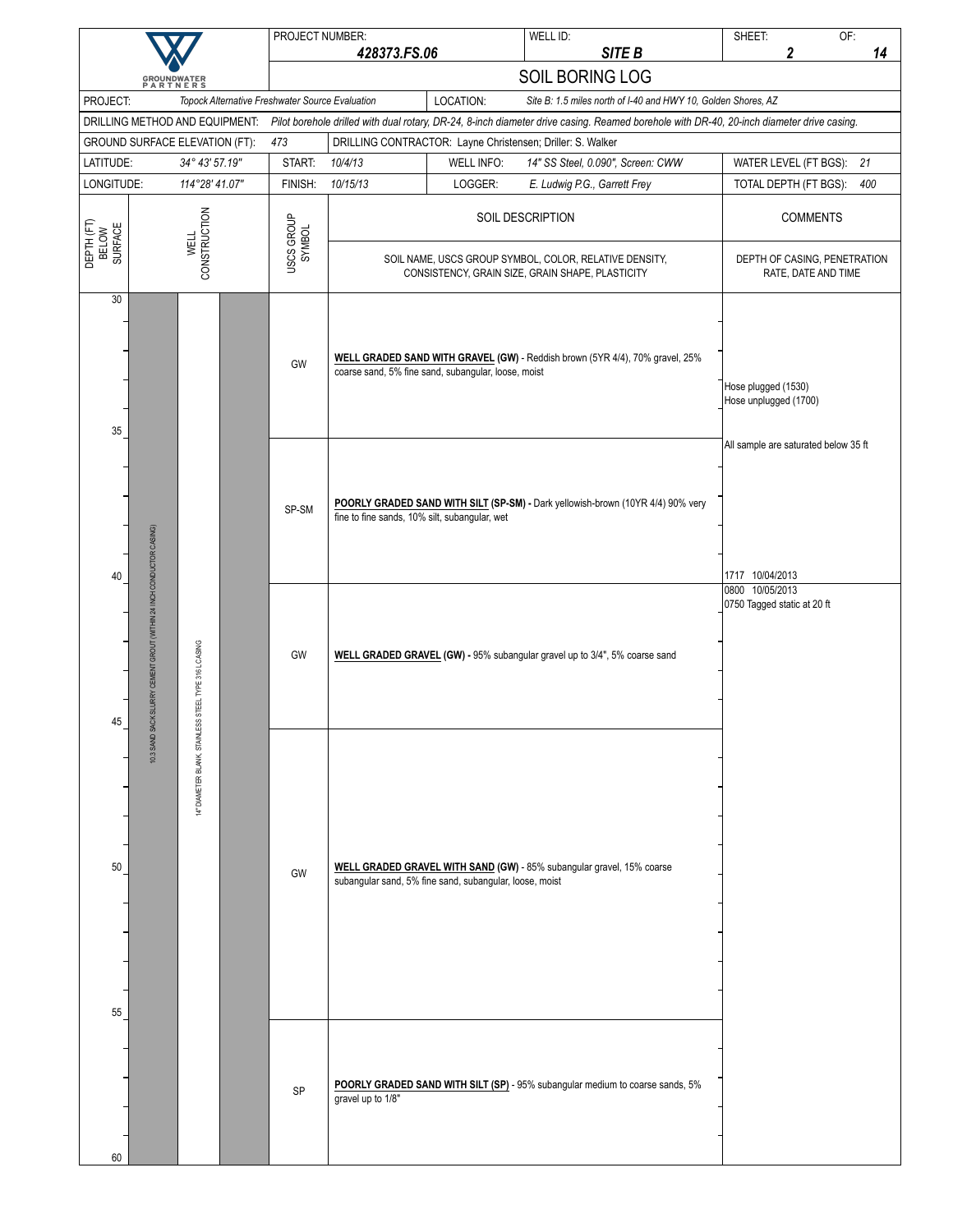|                                |                                                                                                                                                  | PROJECT NUMBER:      |                                                                                                            |                   | WELL ID:<br>SITE B                                                                                                                                                      | SHEET:                                              | OF:<br>14 |
|--------------------------------|--------------------------------------------------------------------------------------------------------------------------------------------------|----------------------|------------------------------------------------------------------------------------------------------------|-------------------|-------------------------------------------------------------------------------------------------------------------------------------------------------------------------|-----------------------------------------------------|-----------|
|                                |                                                                                                                                                  |                      | 428373.FS.06                                                                                               |                   | SOIL BORING LOG                                                                                                                                                         | 3                                                   |           |
| PROJECT:                       | <b>GROUNDWATER</b><br>PARTNERS<br>Topock Alternative Freshwater Source Evaluation                                                                |                      |                                                                                                            | LOCATION:         | Site B: 1.5 miles north of I-40 and HWY 10, Golden Shores, AZ                                                                                                           |                                                     |           |
|                                |                                                                                                                                                  |                      |                                                                                                            |                   | DRILLING METHOD AND EQUIPMENT: Pilot borehole drilled with dual rotary, DR-24, 8-inch diameter drive casing. Reamed borehole with DR-40, 20-inch diameter drive casing. |                                                     |           |
|                                | GROUND SURFACE ELEVATION (FT):                                                                                                                   | 473                  |                                                                                                            |                   | DRILLING CONTRACTOR: Layne Christensen; Driller: S. Walker                                                                                                              |                                                     |           |
| LATITUDE:                      | 34° 43' 57.19"                                                                                                                                   | START:               | 10/4/13                                                                                                    | <b>WELL INFO:</b> | 14" SS Steel, 0.090", Screen: CWW                                                                                                                                       | WATER LEVEL (FT BGS): 21                            |           |
| LONGITUDE:                     | 114°28' 41.07"                                                                                                                                   | FINISH:              | 10/15/13                                                                                                   | LOGGER:           | E. Ludwig P.G., Garrett Frey                                                                                                                                            | TOTAL DEPTH (FT BGS):                               | 400       |
| DEPTH (FT)<br>BELOW<br>SURFACE | <b>CONSTRUCTION</b><br><b>WELL</b>                                                                                                               | USCS GROUP<br>SYMBOL |                                                                                                            |                   | SOIL DESCRIPTION                                                                                                                                                        | <b>COMMENTS</b>                                     |           |
|                                |                                                                                                                                                  |                      | SOIL NAME, USCS GROUP SYMBOL, COLOR, RELATIVE DENSITY,<br>CONSISTENCY, GRAIN SIZE, GRAIN SHAPE, PLASTICITY |                   |                                                                                                                                                                         | DEPTH OF CASING, PENETRATION<br>RATE, DATE AND TIME |           |
| 60<br>65                       |                                                                                                                                                  | SP                   | gravel up to 1/8"                                                                                          |                   | POORLY GRADED SAND WITH SILT (SP) - 95% subangular medium to coarse sands, 5%                                                                                           |                                                     |           |
| 70                             |                                                                                                                                                  | GW                   |                                                                                                            |                   | WELL GRADED GRAVEL (GW) - 95% subangular gravel up to 1", 5% coarse sand                                                                                                |                                                     |           |
| 75<br>$80\,$                   | 10.3 SAND SACK SLURRY CEMENT GROUT (BOTTOM OF CONDUCTOR CASING AT 75 FEET)<br>STEEL TYPE 316 L CASING<br><b>STAINLESS</b><br>14" DIAMETER BLANK, | CL                   |                                                                                                            |                   | LEAN CLAY (CL) - Dark grayish brown (10YR 4/2), medium plasticity, stiff, 95% clay, 5% silt                                                                             |                                                     |           |
| 85<br>90                       |                                                                                                                                                  | ML                   |                                                                                                            |                   | SILT (ML) - Dark grayish brown (10YR 4/2), poorly graded, low plasticity, silt is coarse                                                                                |                                                     |           |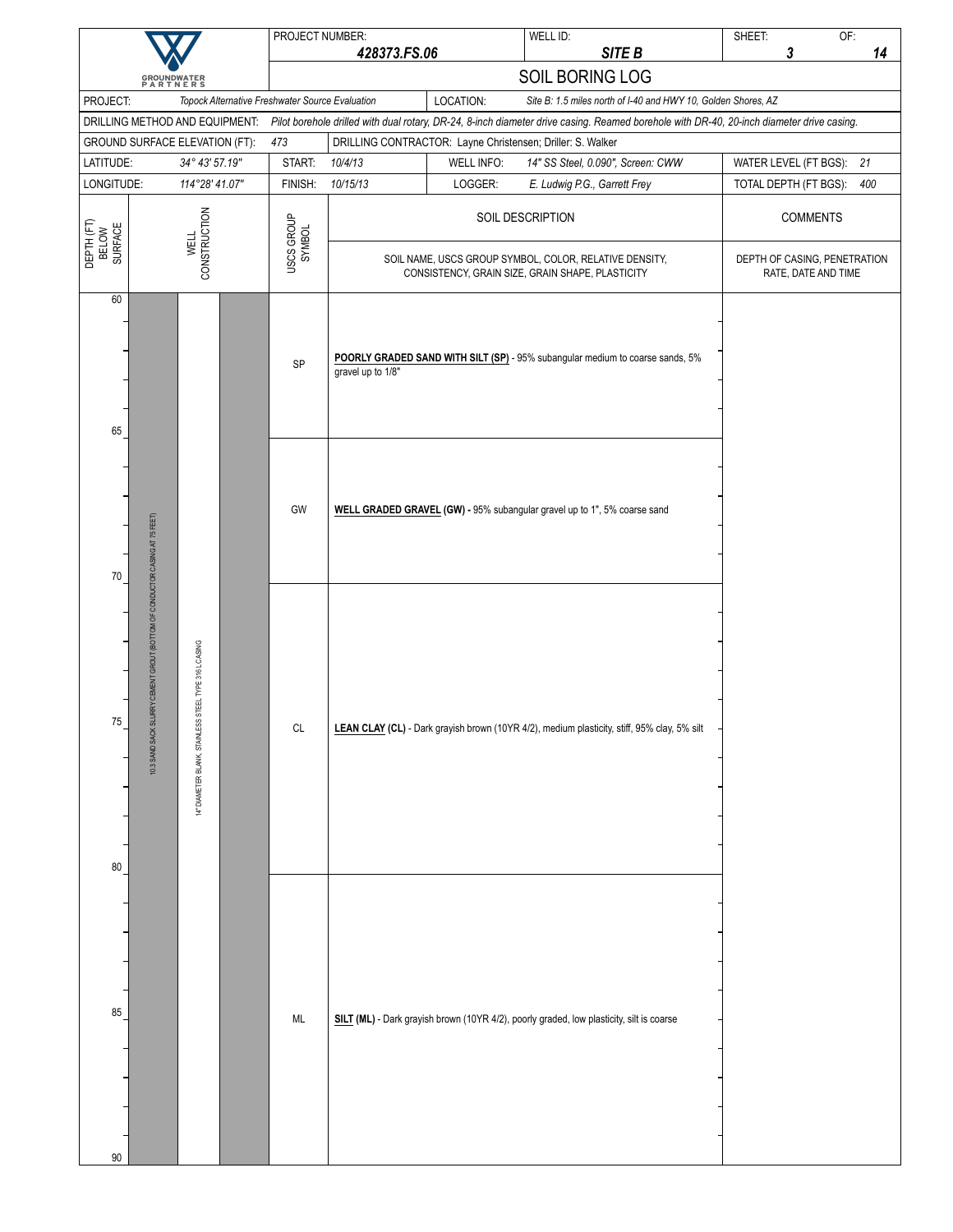|                                |                                                                              |                                                       | PROJECT NUMBER:                                 |                                                                                                                                                                                                                        |                   | WELL ID:                                                                                                   | SHEET:                                              | OF: |
|--------------------------------|------------------------------------------------------------------------------|-------------------------------------------------------|-------------------------------------------------|------------------------------------------------------------------------------------------------------------------------------------------------------------------------------------------------------------------------|-------------------|------------------------------------------------------------------------------------------------------------|-----------------------------------------------------|-----|
|                                | <b>GROUNDWATER</b><br>PARTNERS                                               |                                                       |                                                 | 428373.FS.06                                                                                                                                                                                                           |                   | SITE B                                                                                                     | 4                                                   | 14  |
|                                |                                                                              |                                                       |                                                 |                                                                                                                                                                                                                        |                   | SOIL BORING LOG                                                                                            |                                                     |     |
| PROJECT:                       |                                                                              |                                                       | Topock Alternative Freshwater Source Evaluation | LOCATION:<br>Site B: 1.5 miles north of I-40 and HWY 10, Golden Shores, AZ<br>Pilot borehole drilled with dual rotary, DR-24, 8-inch diameter drive casing. Reamed borehole with DR-40, 20-inch diameter drive casing. |                   |                                                                                                            |                                                     |     |
|                                | DRILLING METHOD AND EQUIPMENT:                                               |                                                       |                                                 |                                                                                                                                                                                                                        |                   |                                                                                                            |                                                     |     |
| LATITUDE:                      | GROUND SURFACE ELEVATION (FT):                                               | 34° 43' 57.19"                                        | 473<br>START:                                   | 10/4/13                                                                                                                                                                                                                | <b>WELL INFO:</b> | DRILLING CONTRACTOR: Layne Christensen; Driller: S. Walker<br>14" SS Steel, 0.090", Screen: CWW            | WATER LEVEL (FT BGS): 21                            |     |
| LONGITUDE:                     |                                                                              | 114°28' 41.07"                                        | FINISH:                                         | 10/15/13                                                                                                                                                                                                               | LOGGER:           | E. Ludwig P.G., Garrett Frey                                                                               | TOTAL DEPTH (FT BGS):                               | 400 |
|                                |                                                                              |                                                       |                                                 |                                                                                                                                                                                                                        |                   |                                                                                                            |                                                     |     |
| DEPTH (FT)<br>BELOW<br>SURFACE |                                                                              | <b>CONSTRUCTION</b><br><b>WELL</b>                    | USCS GROUP<br>SYMBOL                            | SOIL DESCRIPTION                                                                                                                                                                                                       |                   |                                                                                                            | <b>COMMENTS</b>                                     |     |
|                                |                                                                              |                                                       |                                                 |                                                                                                                                                                                                                        |                   | SOIL NAME, USCS GROUP SYMBOL, COLOR, RELATIVE DENSITY,<br>CONSISTENCY, GRAIN SIZE, GRAIN SHAPE, PLASTICITY | DEPTH OF CASING, PENETRATION<br>RATE, DATE AND TIME |     |
| 90<br>95<br>100                |                                                                              |                                                       | ML                                              |                                                                                                                                                                                                                        |                   | SILT (ML) - Dark grayish brown (10YR 4/2), poorly graded, low plasticity, silt is coarse                   | 1200 10/6/2013                                      |     |
| 105<br>110<br>115              | BENTONITE AQUAGUARD GROUT (BOREHOLE DIAMETER: 20 INCHES FROM 75 TO 320 FEET) | 14" DIAMETER BLANK, STAINLESS STEEL TYPE 316 L CASING | GW                                              | 30% fine to very fine sand                                                                                                                                                                                             |                   | WELL GRADED GRAVEL WITH SAND (GW) - 70% rounded to subrounded gravel up to 2",                             |                                                     |     |
| 120                            |                                                                              |                                                       | MH                                              | <b>ELASTIC SILT (MH)</b> - Brown (7.5YR 4/4), low to medium elasticity                                                                                                                                                 |                   |                                                                                                            |                                                     |     |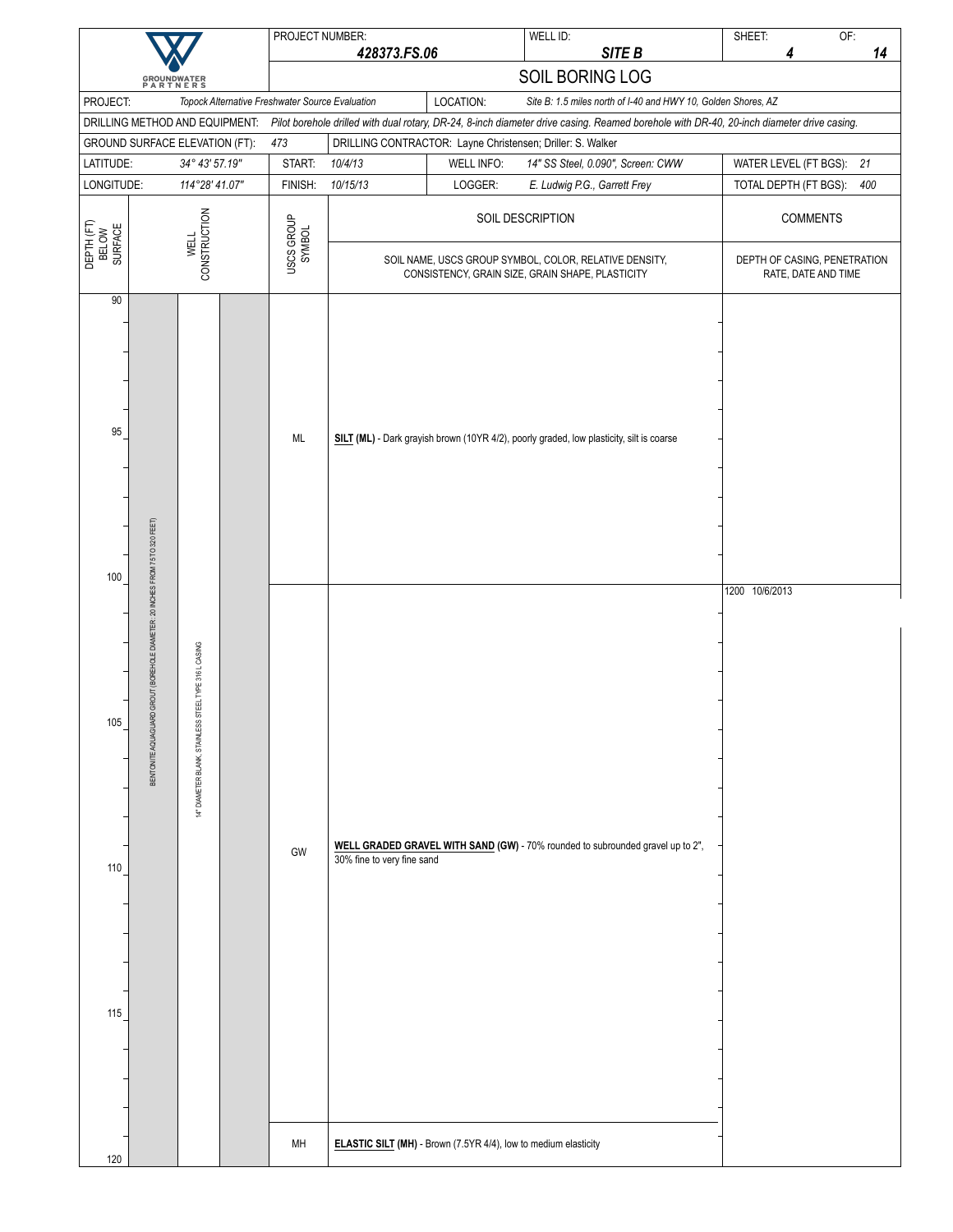|                                |                                |                                                              |  | PROJECT NUMBER:                                 |                                                                                                                                           |                   | WELL ID:                                                                                                                                                                                                  | SHEET:          |                                                     | OF: |
|--------------------------------|--------------------------------|--------------------------------------------------------------|--|-------------------------------------------------|-------------------------------------------------------------------------------------------------------------------------------------------|-------------------|-----------------------------------------------------------------------------------------------------------------------------------------------------------------------------------------------------------|-----------------|-----------------------------------------------------|-----|
|                                |                                |                                                              |  |                                                 | 428373.FS.06                                                                                                                              |                   | SITE B                                                                                                                                                                                                    |                 | 5                                                   | 14  |
|                                | <b>GROUNDWATER</b><br>PARTNERS |                                                              |  |                                                 |                                                                                                                                           |                   | SOIL BORING LOG                                                                                                                                                                                           |                 |                                                     |     |
| PROJECT:                       | DRILLING METHOD AND EQUIPMENT: |                                                              |  | Topock Alternative Freshwater Source Evaluation |                                                                                                                                           | LOCATION:         | Site B: 1.5 miles north of I-40 and HWY 10, Golden Shores, AZ<br>Pilot borehole drilled with dual rotary, DR-24, 8-inch diameter drive casing. Reamed borehole with DR-40, 20-inch diameter drive casing. |                 |                                                     |     |
|                                | GROUND SURFACE ELEVATION (FT): |                                                              |  | 473                                             |                                                                                                                                           |                   | DRILLING CONTRACTOR: Layne Christensen; Driller: S. Walker                                                                                                                                                |                 |                                                     |     |
| LATITUDE:                      |                                | 34° 43' 57.19"                                               |  | START:                                          | 10/4/13                                                                                                                                   | <b>WELL INFO:</b> | 14" SS Steel, 0.090", Screen: CWW                                                                                                                                                                         |                 | WATER LEVEL (FT BGS): 21                            |     |
| LONGITUDE:                     |                                | 114°28' 41.07"                                               |  | FINISH:                                         | 10/15/13                                                                                                                                  | LOGGER:           | E. Ludwig P.G., Garrett Frey                                                                                                                                                                              |                 | TOTAL DEPTH (FT BGS):                               | 400 |
|                                |                                |                                                              |  | USCS GROUP<br>SYMBOL                            | SOIL DESCRIPTION                                                                                                                          |                   |                                                                                                                                                                                                           | <b>COMMENTS</b> |                                                     |     |
| DEPTH (FT)<br>BELOW<br>SURFACE |                                | CONSTRUCTION<br><b>WELL</b>                                  |  |                                                 | SOIL NAME, USCS GROUP SYMBOL, COLOR, RELATIVE DENSITY,<br>CONSISTENCY, GRAIN SIZE, GRAIN SHAPE, PLASTICITY                                |                   |                                                                                                                                                                                                           |                 | DEPTH OF CASING, PENETRATION<br>RATE, DATE AND TIME |     |
| 120<br>125                     |                                |                                                              |  |                                                 |                                                                                                                                           |                   |                                                                                                                                                                                                           | 1218 10/7/2013  |                                                     |     |
| 130                            |                                | SP                                                           |  |                                                 | 1250 10/7/2013<br>POORLY GRADED SAND WITH GRAVEL (SP) - 60% fine to medium sand, 40% well graded<br>rounded to subrounded gravel up to 2" |                   |                                                                                                                                                                                                           |                 |                                                     |     |
| 135                            | 4X10 FLIER PA                  | STAINLESS STEEL TYPE 316 L CASING<br>ETER BLANK,<br>14" DIAM |  |                                                 |                                                                                                                                           |                   |                                                                                                                                                                                                           |                 |                                                     |     |
| 140<br>145                     |                                |                                                              |  | GW                                              | graded subangular medium sand                                                                                                             |                   | WELL GRADED GRAVEL WITH SAND (GW) - Dark reddish gray (2.5YR 4/1) and dark<br>greenish gray (GLEY 2 4/1), 70-90% rounded to subangular gravel up to 2", 10-30% poorly                                     |                 |                                                     |     |
| 150                            |                                |                                                              |  |                                                 |                                                                                                                                           |                   |                                                                                                                                                                                                           |                 |                                                     |     |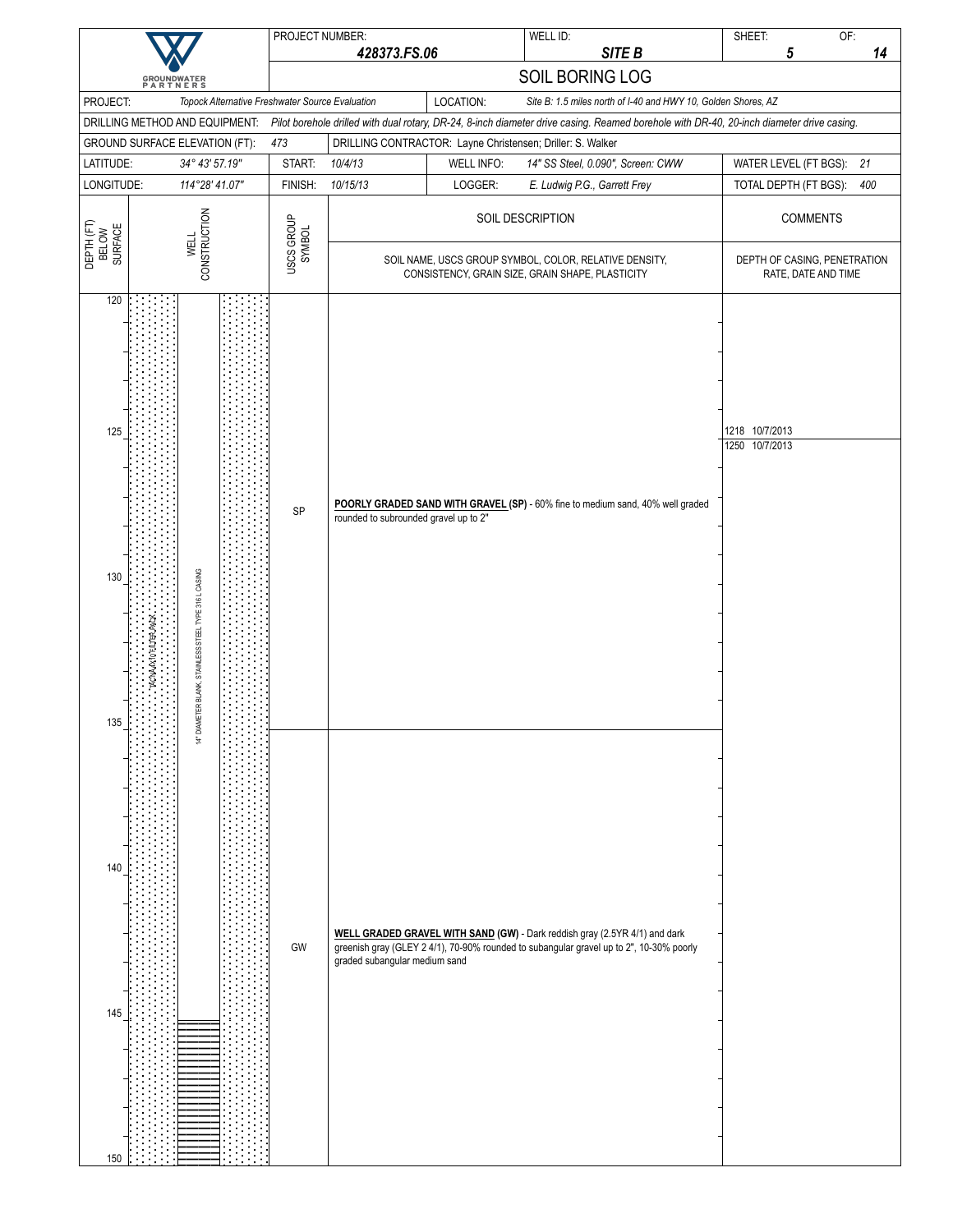|                                                                                               | PROJECT NUMBER:      |                               |            | WELL ID:                                                                                                                                                                                                  | SHEET:                           | OF:                                                 |
|-----------------------------------------------------------------------------------------------|----------------------|-------------------------------|------------|-----------------------------------------------------------------------------------------------------------------------------------------------------------------------------------------------------------|----------------------------------|-----------------------------------------------------|
|                                                                                               |                      | 428373.FS.06                  |            | SITE B                                                                                                                                                                                                    | 6                                | 14                                                  |
| <b>GROUNDWATER</b><br>PARTNERS                                                                |                      |                               |            | SOIL BORING LOG                                                                                                                                                                                           |                                  |                                                     |
| PROJECT:<br>Topock Alternative Freshwater Source Evaluation<br>DRILLING METHOD AND EQUIPMENT: |                      |                               | LOCATION:  | Site B: 1.5 miles north of I-40 and HWY 10, Golden Shores, AZ<br>Pilot borehole drilled with dual rotary, DR-24, 8-inch diameter drive casing. Reamed borehole with DR-40, 20-inch diameter drive casing. |                                  |                                                     |
| GROUND SURFACE ELEVATION (FT):                                                                | 473                  |                               |            | DRILLING CONTRACTOR: Layne Christensen; Driller: S. Walker                                                                                                                                                |                                  |                                                     |
| LATITUDE:<br>34° 43' 57.19"                                                                   | START:               | 10/4/13                       | WELL INFO: | 14" SS Steel, 0.090", Screen: CWW                                                                                                                                                                         | WATER LEVEL (FT BGS):            | 21                                                  |
| LONGITUDE:<br>114°28' 41.07"                                                                  | FINISH:              | 10/15/13                      | LOGGER:    | E. Ludwig P.G., Garrett Frey                                                                                                                                                                              | TOTAL DEPTH (FT BGS):            | 400                                                 |
| CONSTRUCTION<br>DEPTH (FT)<br>BELOW<br>SURFACE<br><b>WELL</b>                                 | USCS GROUP<br>SYMBOL |                               |            | SOIL DESCRIPTION                                                                                                                                                                                          |                                  | <b>COMMENTS</b>                                     |
|                                                                                               |                      |                               |            | SOIL NAME, USCS GROUP SYMBOL, COLOR, RELATIVE DENSITY,<br>CONSISTENCY, GRAIN SIZE, GRAIN SHAPE, PLASTICITY                                                                                                |                                  | DEPTH OF CASING, PENETRATION<br>RATE, DATE AND TIME |
| 150<br>155<br>160<br><b>A4X10 FILTER PACK</b><br>165<br>170<br>175<br>180                     | GW                   | graded subangular medium sand |            | WELL GRADED GRAVEL WITH SAND (GW) - Dark reddish gray (2.5YR 4/1) and dark<br>greenish gray (GLEY 2 4/1), 70-90% rounded to subangular gravel up to 2", 10-30% poorly                                     | 1700 10/7/2013<br>0836 10/8/2013 |                                                     |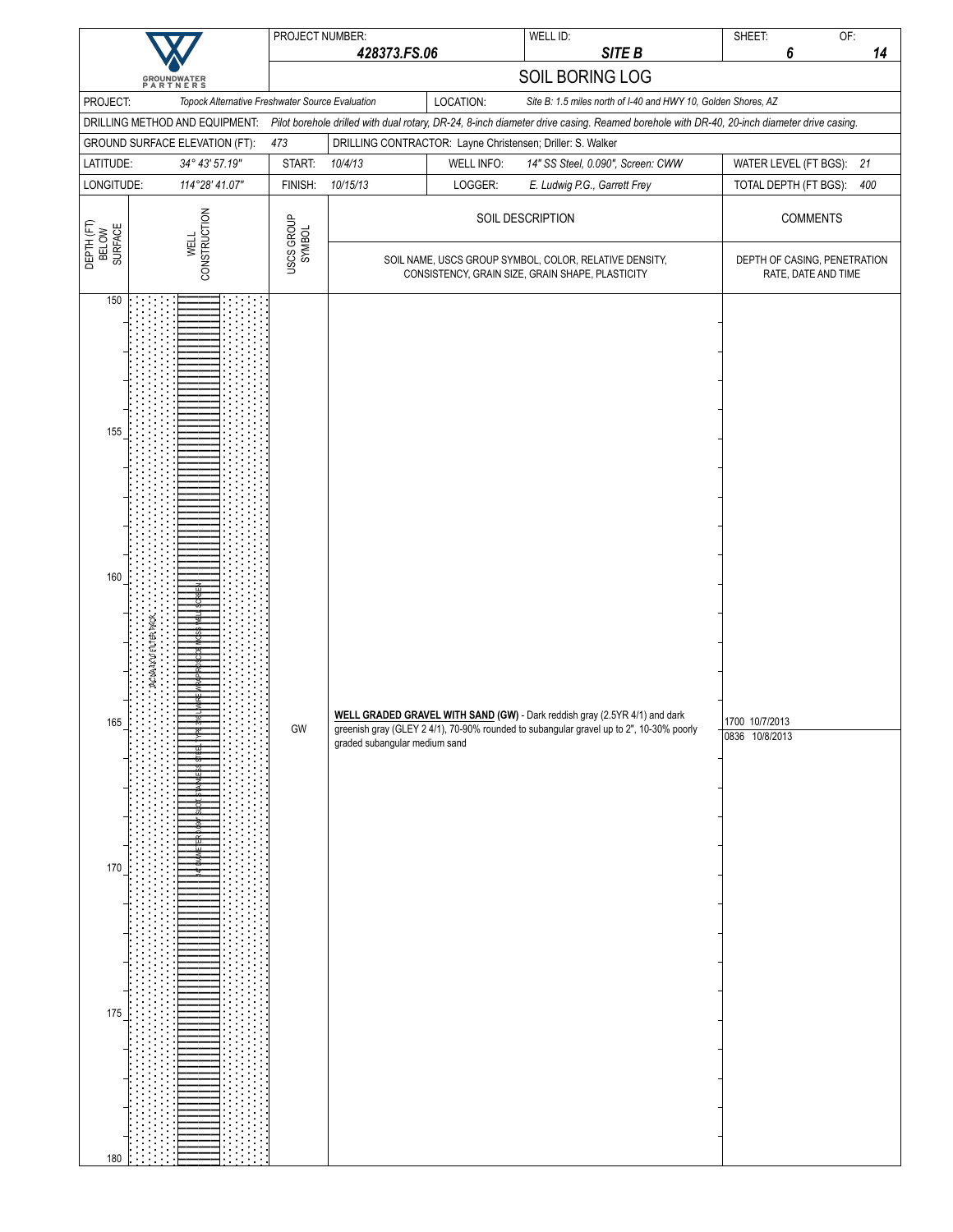|                                               |                                                                    | PROJECT NUMBER:      |                               |                              | WELL ID:                                                                                                                                                              | SHEET:                                                               |                                                   | OF: |
|-----------------------------------------------|--------------------------------------------------------------------|----------------------|-------------------------------|------------------------------|-----------------------------------------------------------------------------------------------------------------------------------------------------------------------|----------------------------------------------------------------------|---------------------------------------------------|-----|
|                                               |                                                                    |                      | 428373.FS.06                  |                              | SITE B                                                                                                                                                                |                                                                      | 7                                                 | 14  |
|                                               | <b>GROUNDWATER</b><br>PARTNERS                                     |                      |                               |                              | SOIL BORING LOG                                                                                                                                                       |                                                                      |                                                   |     |
| PROJECT:                                      | Topock Alternative Freshwater Source Evaluation                    |                      |                               | LOCATION:                    | Site B: 1.5 miles north of I-40 and HWY 10, Golden Shores, AZ                                                                                                         |                                                                      |                                                   |     |
|                                               | DRILLING METHOD AND EQUIPMENT:                                     |                      |                               |                              | Pilot borehole drilled with dual rotary, DR-24, 8-inch diameter drive casing. Reamed borehole with DR-40, 20-inch diameter drive casing.                              |                                                                      |                                                   |     |
|                                               | GROUND SURFACE ELEVATION (FT):                                     | 473                  |                               |                              | DRILLING CONTRACTOR: Layne Christensen; Driller: S. Walker                                                                                                            |                                                                      |                                                   |     |
| LATITUDE:<br>LONGITUDE:                       | 34° 43' 57.19"<br>114°28' 41.07"                                   | START:<br>FINISH:    | 10/4/13<br>10/15/13           | <b>WELL INFO:</b><br>LOGGER: | 14" SS Steel, 0.090", Screen: CWW<br>E. Ludwig P.G., Garrett Frey                                                                                                     |                                                                      | WATER LEVEL (FT BGS): 21<br>TOTAL DEPTH (FT BGS): | 400 |
|                                               |                                                                    |                      |                               |                              |                                                                                                                                                                       |                                                                      |                                                   |     |
| DEPTH (FT)<br>BELOW<br>SURFACE                | CONSTRUCTION<br><b>WELL</b>                                        | USCS GROUP<br>SYMBOL |                               |                              | SOIL DESCRIPTION<br>SOIL NAME, USCS GROUP SYMBOL, COLOR, RELATIVE DENSITY,                                                                                            |                                                                      | <b>COMMENTS</b><br>DEPTH OF CASING, PENETRATION   |     |
|                                               |                                                                    |                      |                               |                              | CONSISTENCY, GRAIN SIZE, GRAIN SHAPE, PLASTICITY                                                                                                                      |                                                                      | RATE, DATE AND TIME                               |     |
| 180<br>185<br>190<br>195<br>200<br>205<br>210 | 14" DIAMETER BLANK, STAINLESS STEEL TYPE 316 L CASING<br>10 FILTER | GW                   | graded subangular medium sand |                              | WELL GRADED GRAVEL WITH SAND (GW) - Dark reddish gray (2.5YR 4/1) and dark<br>greenish gray (GLEY 2 4/1), 70-90% rounded to subangular gravel up to 2", 10-30% poorly | 0856 10/8/2013<br>1038 10/8/2013<br>1047 10/8/2013<br>1525 10/8/2013 |                                                   |     |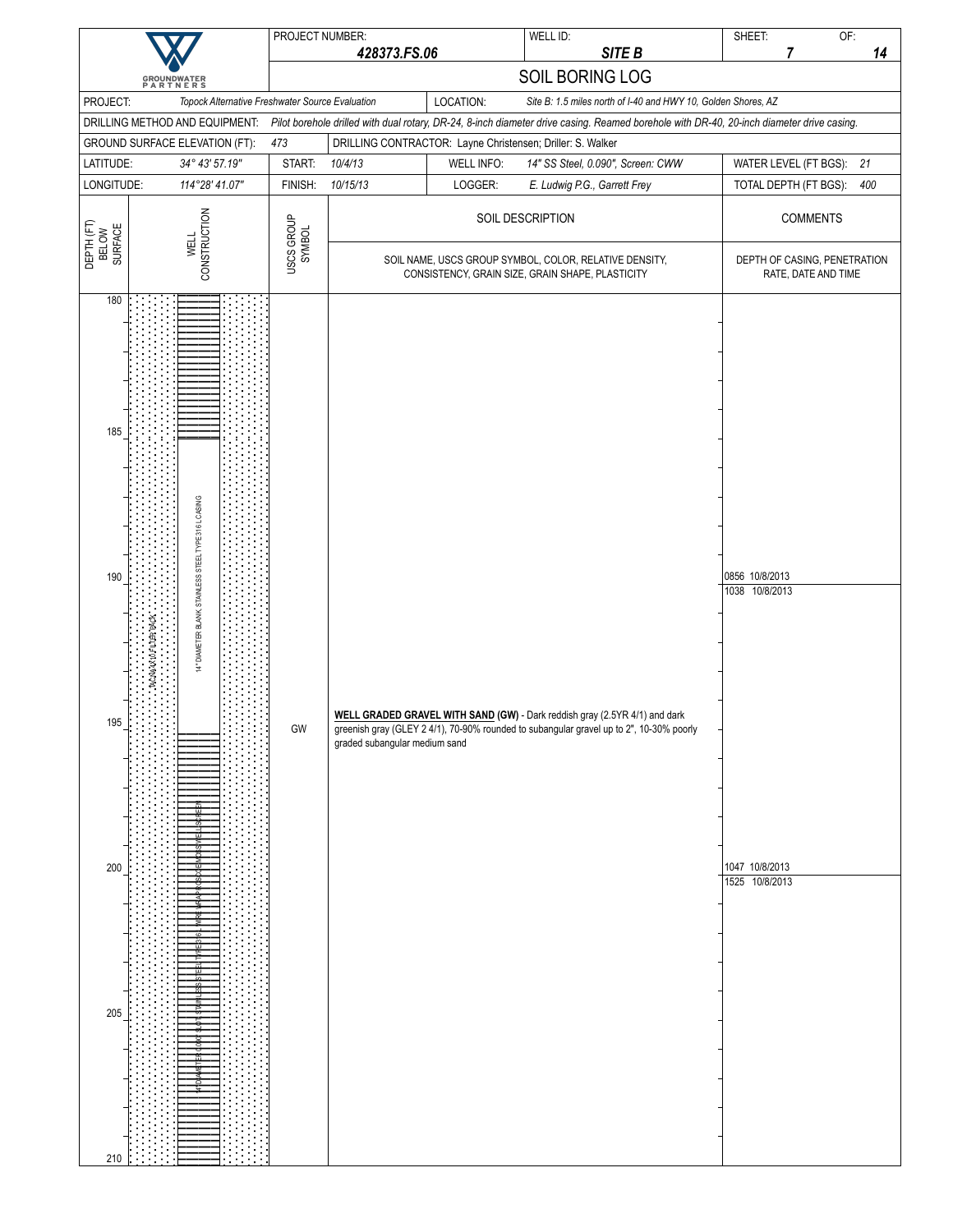|                                               |                                                                                   | PROJECT NUMBER:      |                                                                                                            |                   | WELL ID:                                                                                                                                                              | OF:<br>SHEET:                                                                                                                            |
|-----------------------------------------------|-----------------------------------------------------------------------------------|----------------------|------------------------------------------------------------------------------------------------------------|-------------------|-----------------------------------------------------------------------------------------------------------------------------------------------------------------------|------------------------------------------------------------------------------------------------------------------------------------------|
|                                               |                                                                                   |                      | 428373.FS.06                                                                                               |                   | SITE B<br>SOIL BORING LOG                                                                                                                                             | 8<br>14                                                                                                                                  |
| PROJECT:                                      | <b>GROUNDWATER</b><br>PARTNERS<br>Topock Alternative Freshwater Source Evaluation |                      |                                                                                                            | LOCATION:         | Site B: 1.5 miles north of I-40 and HWY 10, Golden Shores, AZ                                                                                                         |                                                                                                                                          |
|                                               | DRILLING METHOD AND EQUIPMENT:                                                    |                      |                                                                                                            |                   |                                                                                                                                                                       | Pilot borehole drilled with dual rotary, DR-24, 8-inch diameter drive casing. Reamed borehole with DR-40, 20-inch diameter drive casing. |
|                                               | GROUND SURFACE ELEVATION (FT):                                                    | 473                  |                                                                                                            |                   | DRILLING CONTRACTOR: Layne Christensen; Driller: S. Walker                                                                                                            |                                                                                                                                          |
| LATITUDE:                                     | 34° 43' 57.19"                                                                    | START:               | 10/4/13                                                                                                    | <b>WELL INFO:</b> | 14" SS Steel, 0.090", Screen: CWW                                                                                                                                     | WATER LEVEL (FT BGS):<br>21                                                                                                              |
| LONGITUDE:                                    | 114°28' 41.07"                                                                    | FINISH:              | 10/15/13                                                                                                   | LOGGER:           | E. Ludwig P.G., Garrett Frey                                                                                                                                          | TOTAL DEPTH (FT BGS):<br>400                                                                                                             |
| DEPTH (FT)<br>BELOW<br>SURFACE                | CONSTRUCTION<br><b>WELL</b>                                                       | USCS GROUP<br>SYMBOL |                                                                                                            |                   | SOIL DESCRIPTION                                                                                                                                                      | <b>COMMENTS</b>                                                                                                                          |
|                                               |                                                                                   |                      | SOIL NAME, USCS GROUP SYMBOL, COLOR, RELATIVE DENSITY,<br>CONSISTENCY, GRAIN SIZE, GRAIN SHAPE, PLASTICITY |                   |                                                                                                                                                                       | DEPTH OF CASING, PENETRATION<br>RATE, DATE AND TIME                                                                                      |
| 210<br>215<br>220<br>225<br>230<br>235<br>240 | ACNA4X10 FILTER PACK                                                              | GW                   | graded subangular medium sand                                                                              |                   | WELL GRADED GRAVEL WITH SAND (GW) - Dark reddish gray (2.5YR 4/1) and dark<br>greenish gray (GLEY 2 4/1), 70-90% rounded to subangular gravel up to 2", 10-30% poorly | 1542 10/8/2013<br>1625 10/8/2013<br>1645 10/8/2013                                                                                       |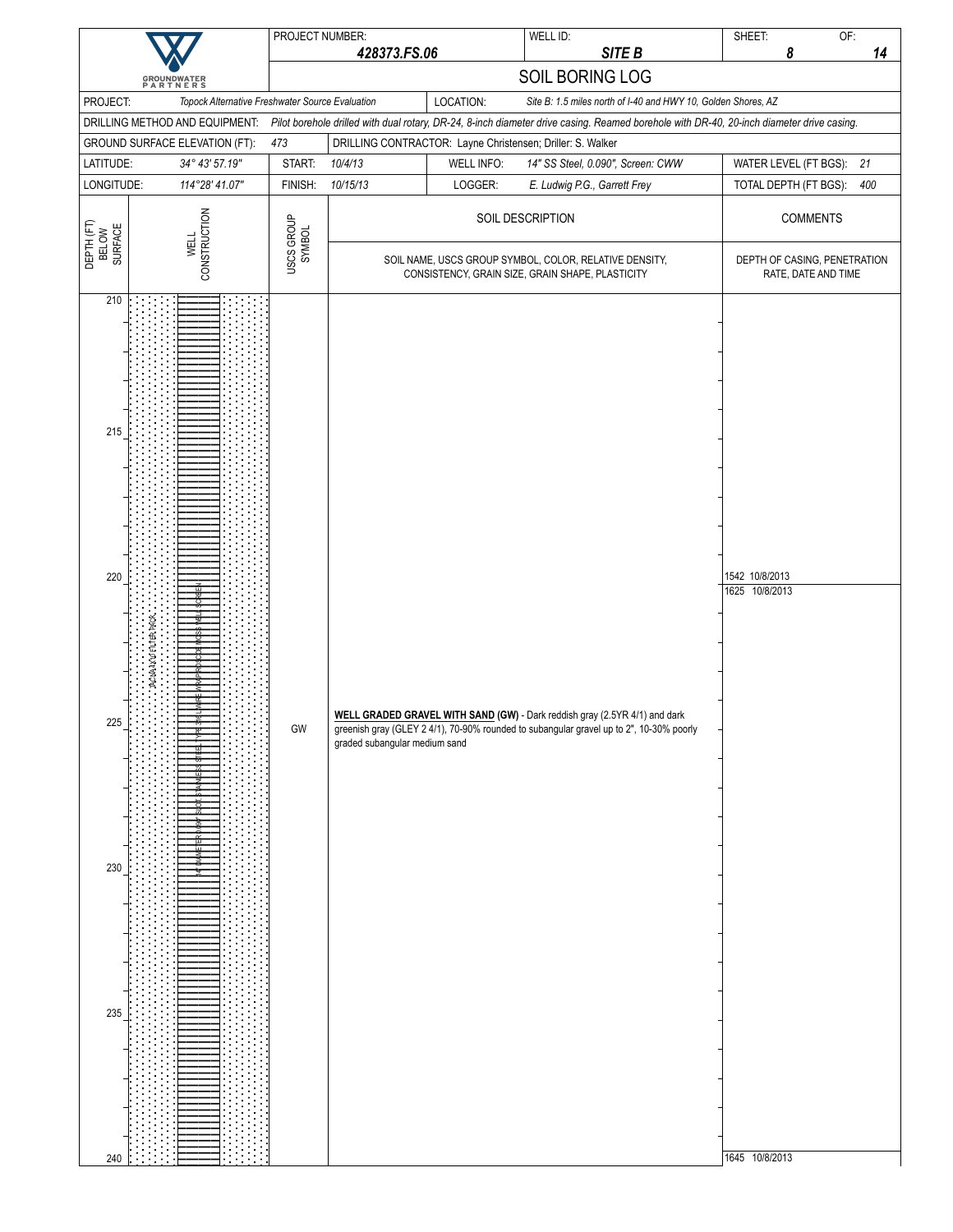|                                                                                                                                           | PROJECT NUMBER:      |                               |            | WELL ID:                                                                                                                                                                                                  | SHEET:                                             | OF:                                                 |  |
|-------------------------------------------------------------------------------------------------------------------------------------------|----------------------|-------------------------------|------------|-----------------------------------------------------------------------------------------------------------------------------------------------------------------------------------------------------------|----------------------------------------------------|-----------------------------------------------------|--|
|                                                                                                                                           |                      | 428373.FS.06                  |            | SITE B                                                                                                                                                                                                    | 9                                                  | 14                                                  |  |
| <b>GROUNDWATER</b><br>PARTNERS                                                                                                            |                      |                               |            | SOIL BORING LOG                                                                                                                                                                                           |                                                    |                                                     |  |
| PROJECT:<br>Topock Alternative Freshwater Source Evaluation<br>DRILLING METHOD AND EQUIPMENT:                                             |                      |                               | LOCATION:  | Site B: 1.5 miles north of I-40 and HWY 10, Golden Shores, AZ<br>Pilot borehole drilled with dual rotary, DR-24, 8-inch diameter drive casing. Reamed borehole with DR-40, 20-inch diameter drive casing. |                                                    |                                                     |  |
| GROUND SURFACE ELEVATION (FT):                                                                                                            | 473                  |                               |            | DRILLING CONTRACTOR: Layne Christensen; Driller: S. Walker                                                                                                                                                |                                                    |                                                     |  |
| LATITUDE:<br>34° 43' 57.19"                                                                                                               | START:               | 10/4/13                       | WELL INFO: | 14" SS Steel, 0.090", Screen: CWW                                                                                                                                                                         | WATER LEVEL (FT BGS):                              | 21                                                  |  |
| LONGITUDE:<br>114°28' 41.07"                                                                                                              | FINISH:              | 10/15/13                      | LOGGER:    | E. Ludwig P.G., Garrett Frey                                                                                                                                                                              | TOTAL DEPTH (FT BGS):                              | 400                                                 |  |
| CONSTRUCTION<br><b>WELL</b>                                                                                                               | USCS GROUP<br>SYMBOL |                               |            | SOIL DESCRIPTION                                                                                                                                                                                          | <b>COMMENTS</b>                                    |                                                     |  |
| DEPTH (FT)<br>BELOW<br>SURFACE                                                                                                            |                      |                               |            | SOIL NAME, USCS GROUP SYMBOL, COLOR, RELATIVE DENSITY,<br>CONSISTENCY, GRAIN SIZE, GRAIN SHAPE, PLASTICITY                                                                                                |                                                    | DEPTH OF CASING, PENETRATION<br>RATE, DATE AND TIME |  |
| 240<br>245<br>250<br>STEEL TYPE 316 L CASING<br>COATED BENTONITE PELLETS 1/4<br>255<br>14" DIAMETER BLANK, STAINLESS<br>260<br>265<br>270 | GW                   | graded subangular medium sand |            | WELL GRADED GRAVEL WITH SAND (GW) - Dark reddish gray (2.5YR 4/1) and dark<br>greenish gray (GLEY 2 4/1), 70-90% rounded to subangular gravel up to 2", 10-30% poorly                                     | 1542 10/8/2013<br>1200 10/9/2013<br>1235 10/9/2013 |                                                     |  |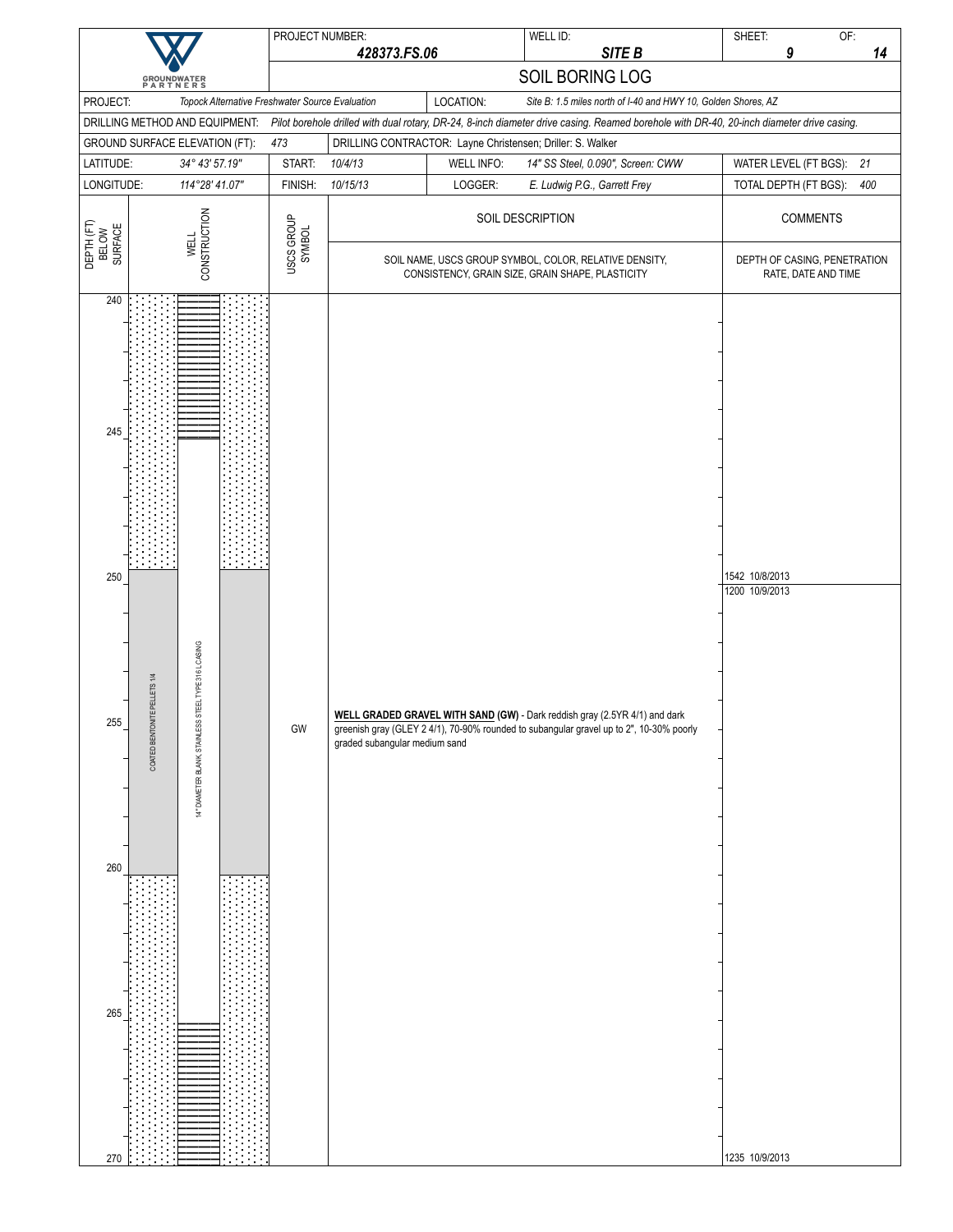| 428373.FS.06<br>SOIL BORING LOG<br><b>GROUNDWATER</b><br>PARTNERS<br>LOCATION:<br>PROJECT:<br>Topock Alternative Freshwater Source Evaluation<br>Site B: 1.5 miles north of I-40 and HWY 10, Golden Shores, AZ<br>DRILLING METHOD AND EQUIPMENT:<br>Pilot borehole drilled with dual rotary, DR-24, 8-inch diameter drive casing. Reamed borehole with DR-40, 20-inch diameter drive casing.<br>GROUND SURFACE ELEVATION (FT):<br>473<br>DRILLING CONTRACTOR: Layne Christensen; Driller: S. Walker<br>LATITUDE:<br>START:<br>10/4/13<br><b>WELL INFO:</b><br>21<br>34° 43' 57.19"<br>14" SS Steel, 0.090", Screen: CWW<br>WATER LEVEL (FT BGS):<br>10/15/13<br>LOGGER:<br>400<br>LONGITUDE:<br>114°28' 41.07"<br>FINISH:<br>E. Ludwig P.G., Garrett Frey<br>TOTAL DEPTH (FT BGS):<br>CONSTRUCTION<br>SOIL DESCRIPTION<br><b>COMMENTS</b><br>USCS GROUP<br>SYMBOL<br>DEPTH (FT)<br>BELOW<br>SURFACE<br><b>WELL</b><br>SOIL NAME, USCS GROUP SYMBOL, COLOR, RELATIVE DENSITY,<br>CONSISTENCY, GRAIN SIZE, GRAIN SHAPE, PLASTICITY<br>RATE, DATE AND TIME<br>270<br>Drilling is very slow | PROJECT NUMBER: | WELL ID: | OF:<br>SHEET:                |
|-----------------------------------------------------------------------------------------------------------------------------------------------------------------------------------------------------------------------------------------------------------------------------------------------------------------------------------------------------------------------------------------------------------------------------------------------------------------------------------------------------------------------------------------------------------------------------------------------------------------------------------------------------------------------------------------------------------------------------------------------------------------------------------------------------------------------------------------------------------------------------------------------------------------------------------------------------------------------------------------------------------------------------------------------------------------------------------------|-----------------|----------|------------------------------|
|                                                                                                                                                                                                                                                                                                                                                                                                                                                                                                                                                                                                                                                                                                                                                                                                                                                                                                                                                                                                                                                                                         |                 | SITE B   | 10<br>14                     |
|                                                                                                                                                                                                                                                                                                                                                                                                                                                                                                                                                                                                                                                                                                                                                                                                                                                                                                                                                                                                                                                                                         |                 |          |                              |
|                                                                                                                                                                                                                                                                                                                                                                                                                                                                                                                                                                                                                                                                                                                                                                                                                                                                                                                                                                                                                                                                                         |                 |          |                              |
|                                                                                                                                                                                                                                                                                                                                                                                                                                                                                                                                                                                                                                                                                                                                                                                                                                                                                                                                                                                                                                                                                         |                 |          |                              |
|                                                                                                                                                                                                                                                                                                                                                                                                                                                                                                                                                                                                                                                                                                                                                                                                                                                                                                                                                                                                                                                                                         |                 |          |                              |
|                                                                                                                                                                                                                                                                                                                                                                                                                                                                                                                                                                                                                                                                                                                                                                                                                                                                                                                                                                                                                                                                                         |                 |          |                              |
|                                                                                                                                                                                                                                                                                                                                                                                                                                                                                                                                                                                                                                                                                                                                                                                                                                                                                                                                                                                                                                                                                         |                 |          |                              |
|                                                                                                                                                                                                                                                                                                                                                                                                                                                                                                                                                                                                                                                                                                                                                                                                                                                                                                                                                                                                                                                                                         |                 |          | DEPTH OF CASING, PENETRATION |
| 275<br>280<br>1456 10/9/2013<br>1530 10/9/2013<br>ACNA4X10 FILTER PACK<br>WELL GRADED GRAVEL WITH SAND (GW) - Dark reddish gray (2.5YR 4/1) and dark<br>285<br>GW<br>greenish gray (GLEY 2 4/1), 70-90% rounded to subangular gravel up to 2", 10-30% poorly<br>graded subangular medium sand<br>290<br>295                                                                                                                                                                                                                                                                                                                                                                                                                                                                                                                                                                                                                                                                                                                                                                             |                 |          |                              |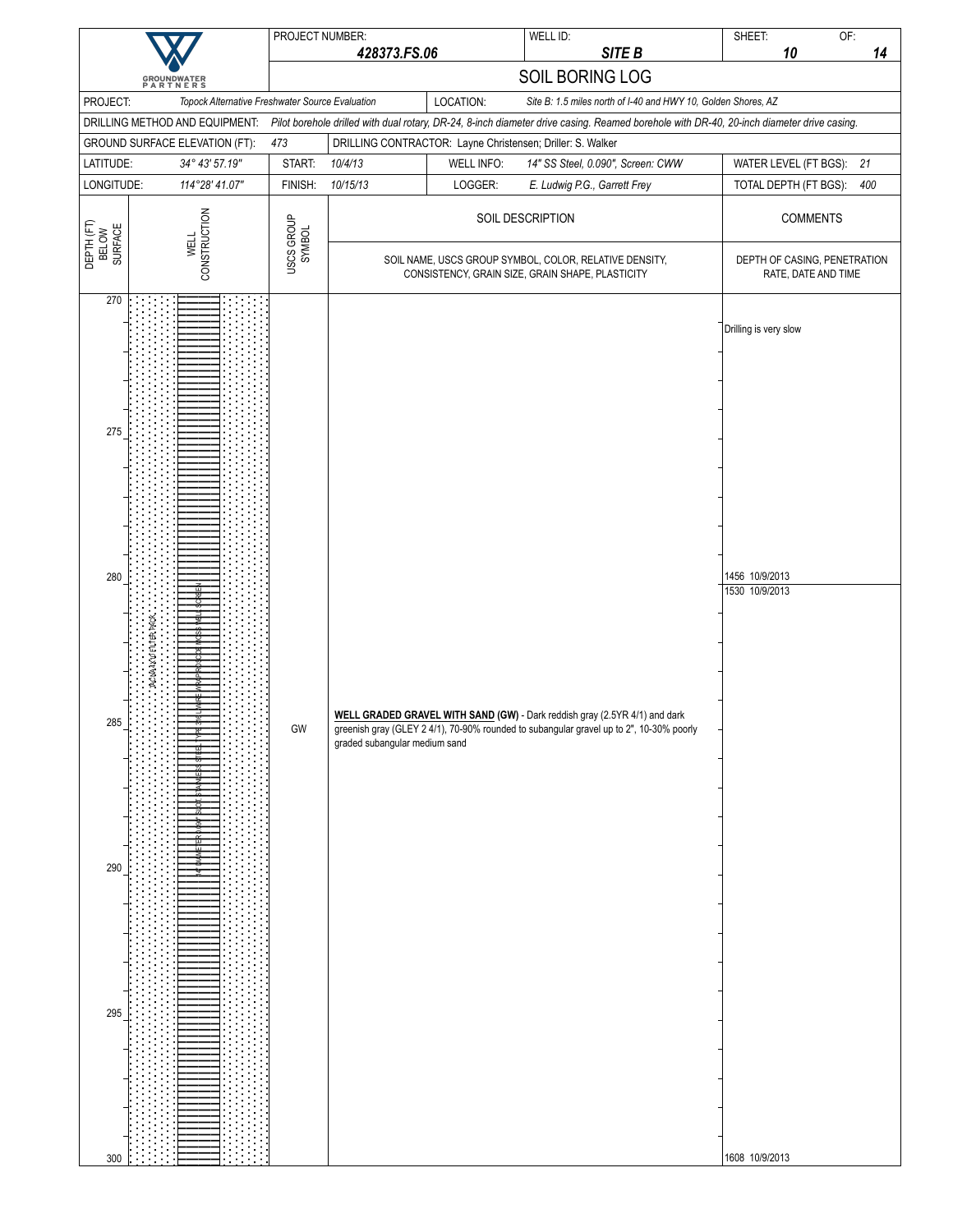|                                               |                                                                                                                                   | PROJECT NUMBER:      |                                                                                                            |                   | WELL ID:                                                                                                                                                                                                  | SHEET:                                                | OF: |
|-----------------------------------------------|-----------------------------------------------------------------------------------------------------------------------------------|----------------------|------------------------------------------------------------------------------------------------------------|-------------------|-----------------------------------------------------------------------------------------------------------------------------------------------------------------------------------------------------------|-------------------------------------------------------|-----|
|                                               |                                                                                                                                   |                      | 428373.FS.06                                                                                               |                   | SITE B                                                                                                                                                                                                    | 11                                                    | 14  |
|                                               | <b>GROUNDWATER</b><br>PARTNERS                                                                                                    |                      |                                                                                                            |                   | SOIL BORING LOG                                                                                                                                                                                           |                                                       |     |
| PROJECT:                                      | Topock Alternative Freshwater Source Evaluation<br>DRILLING METHOD AND EQUIPMENT:                                                 |                      |                                                                                                            | LOCATION:         | Site B: 1.5 miles north of I-40 and HWY 10, Golden Shores, AZ<br>Pilot borehole drilled with dual rotary, DR-24, 8-inch diameter drive casing. Reamed borehole with DR-40, 20-inch diameter drive casing. |                                                       |     |
|                                               | GROUND SURFACE ELEVATION (FT):                                                                                                    | 473                  |                                                                                                            |                   | DRILLING CONTRACTOR: Layne Christensen; Driller: S. Walker                                                                                                                                                |                                                       |     |
| LATITUDE:                                     | 34° 43' 57.19"                                                                                                                    | START:               | 10/4/13                                                                                                    | <b>WELL INFO:</b> | 14" SS Steel, 0.090", Screen: CWW                                                                                                                                                                         | WATER LEVEL (FT BGS): 21                              |     |
| LONGITUDE:                                    | 114°28' 41.07"                                                                                                                    | FINISH:              | 10/15/13                                                                                                   | LOGGER:           | E. Ludwig P.G., Garrett Frey                                                                                                                                                                              | TOTAL DEPTH (FT BGS):                                 | 400 |
|                                               |                                                                                                                                   |                      |                                                                                                            |                   | SOIL DESCRIPTION                                                                                                                                                                                          | <b>COMMENTS</b>                                       |     |
| DEPTH (FT)<br>BELOW<br>SURFACE                | CONSTRUCTION                                                                                                                      | USCS GROUP<br>SYMBOL | SOIL NAME, USCS GROUP SYMBOL, COLOR, RELATIVE DENSITY,<br>CONSISTENCY, GRAIN SIZE, GRAIN SHAPE, PLASTICITY |                   |                                                                                                                                                                                                           | DEPTH OF CASING, PENETRATION<br>RATE, DATE AND TIME   |     |
| 300<br>305<br>310<br>315<br>320<br>325<br>330 | 14" DIAMETER BLANK, STAINLESS STEEL TYPE 316 L CASING<br>NEAT CEMENT GROUT (BOREHOLE DIAMETER FROM 320 TO 400 FEET IS 8.5 INCHES) | GW                   | graded subangular medium sand                                                                              |                   | WELL GRADED GRAVEL WITH SAND (GW) - Dark reddish gray (2.5YR 4/1) and dark<br>greenish gray (GLEY 2 4/1), 70-90% rounded to subangular gravel up to 2", 10-30% poorly                                     | 0910 10/10/2013<br>0928 10/10/2013<br>0949 10/10/2013 |     |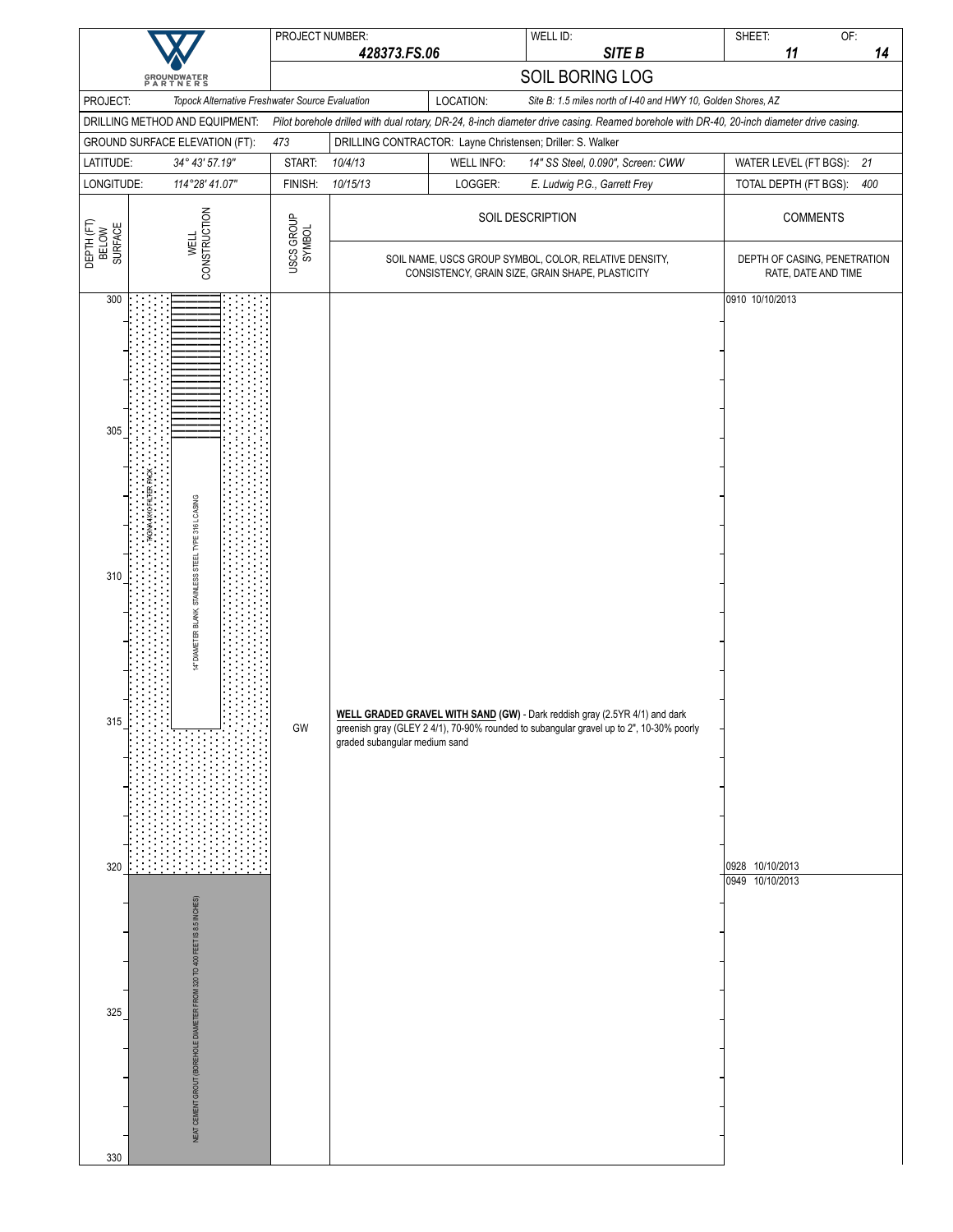|                                        |                                                                          |                      | 428373.FS.06                  |                                                                                                            | WELL ID:<br>SITE B                                                                                                                                                    | SHEET:<br>12                                                             | OF:<br>14                                           |
|----------------------------------------|--------------------------------------------------------------------------|----------------------|-------------------------------|------------------------------------------------------------------------------------------------------------|-----------------------------------------------------------------------------------------------------------------------------------------------------------------------|--------------------------------------------------------------------------|-----------------------------------------------------|
|                                        | <b>GROUNDWATER</b><br>PARTNERS                                           |                      |                               |                                                                                                            | SOIL BORING LOG                                                                                                                                                       |                                                                          |                                                     |
| PROJECT:                               | Topock Alternative Freshwater Source Evaluation                          |                      |                               | LOCATION:                                                                                                  | Site B: 1.5 miles north of I-40 and HWY 10, Golden Shores, AZ                                                                                                         |                                                                          |                                                     |
|                                        | DRILLING METHOD AND EQUIPMENT:                                           |                      |                               |                                                                                                            | Pilot borehole drilled with dual rotary, DR-24, 8-inch diameter drive casing. Reamed borehole with DR-40, 20-inch diameter drive casing.                              |                                                                          |                                                     |
|                                        | GROUND SURFACE ELEVATION (FT):                                           | 473                  |                               |                                                                                                            | DRILLING CONTRACTOR: Layne Christensen; Driller: S. Walker                                                                                                            |                                                                          |                                                     |
| LATITUDE:                              | 34° 43' 57.19"                                                           | START:               | 10/4/13                       | <b>WELL INFO:</b>                                                                                          | 14" SS Steel, 0.090", Screen: CWW                                                                                                                                     | WATER LEVEL (FT BGS):                                                    | 21                                                  |
| LONGITUDE:                             | 114°28' 41.07"                                                           | FINISH:              | 10/15/13                      | LOGGER:                                                                                                    | E. Ludwig P.G., Garrett Frey                                                                                                                                          | TOTAL DEPTH (FT BGS):                                                    | 400                                                 |
| DEPTH (FT)<br>BELOW<br>SURFACE         | CONSTRUCTION<br><b>WELL</b>                                              | USCS GROUP<br>SYMBOL |                               |                                                                                                            | SOIL DESCRIPTION                                                                                                                                                      |                                                                          | <b>COMMENTS</b>                                     |
| 330                                    |                                                                          |                      |                               | SOIL NAME, USCS GROUP SYMBOL, COLOR, RELATIVE DENSITY,<br>CONSISTENCY, GRAIN SIZE, GRAIN SHAPE, PLASTICITY |                                                                                                                                                                       |                                                                          | DEPTH OF CASING, PENETRATION<br>RATE, DATE AND TIME |
| 335<br>340<br>345<br>350<br>355<br>360 | NEAT CEMENT GROUT (BOREHOLE DIAMETER FROM 320 TO 400 FEET IS 8.5 INCHES) | $\mathsf{GW}$        | graded subangular medium sand |                                                                                                            | WELL GRADED GRAVEL WITH SAND (GW) - Dark reddish gray (2.5YR 4/1) and dark<br>greenish gray (GLEY 2 4/1), 70-90% rounded to subangular gravel up to 2", 10-30% poorly | 1016 10/10/2013<br>1055 10/10/2013<br>1102 10/10/2013<br>0710 10/15/2013 |                                                     |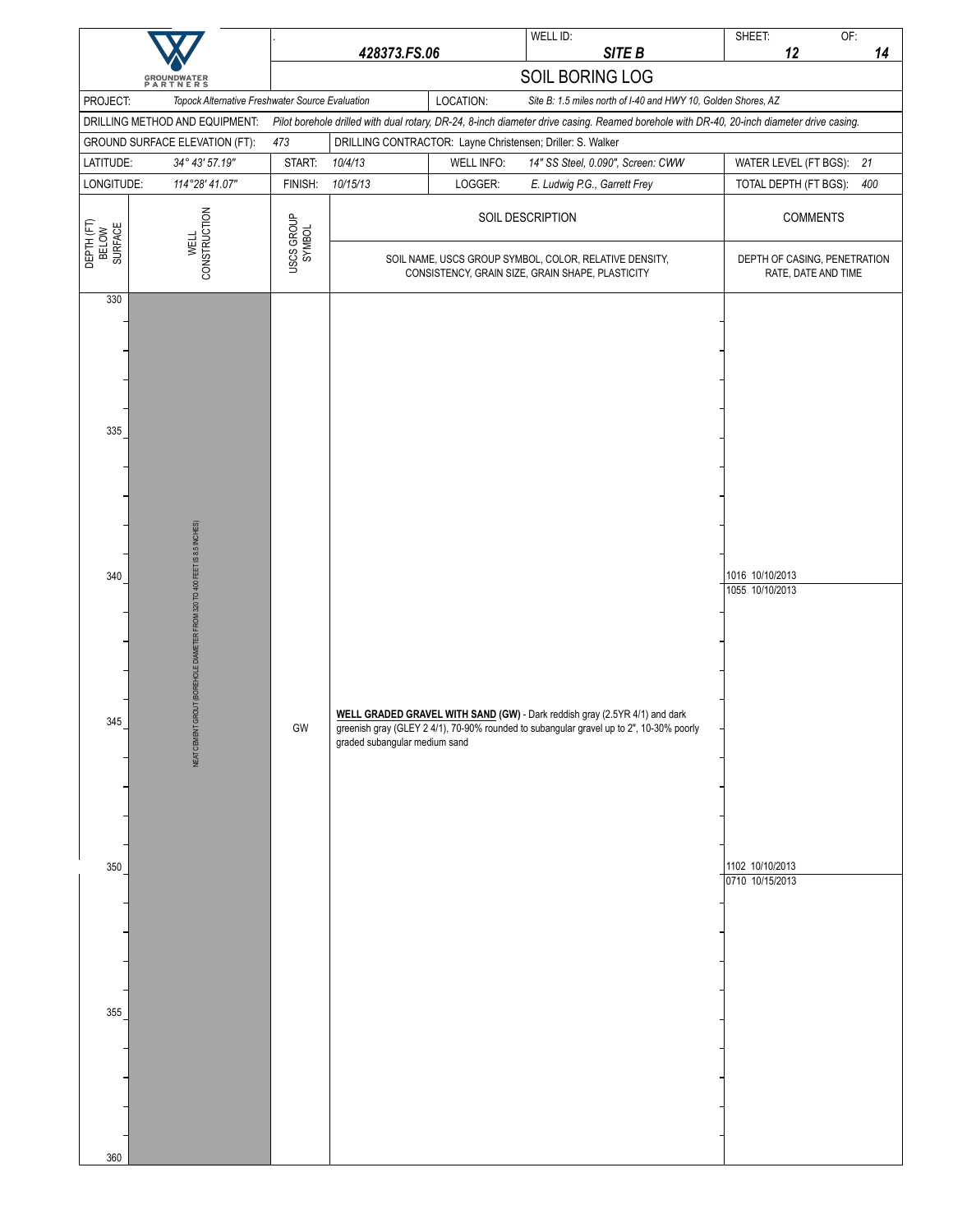|                                |                                                              |                                                                                                                               |                                                                                                                                                                                                        |            | WELL ID:                                                                                                                                 | OF:<br>SHEET:                                       |  |  |
|--------------------------------|--------------------------------------------------------------|-------------------------------------------------------------------------------------------------------------------------------|--------------------------------------------------------------------------------------------------------------------------------------------------------------------------------------------------------|------------|------------------------------------------------------------------------------------------------------------------------------------------|-----------------------------------------------------|--|--|
|                                |                                                              | 428373.FS.06                                                                                                                  |                                                                                                                                                                                                        |            | SITE B<br>SOIL BORING LOG                                                                                                                | 13<br>14                                            |  |  |
| PROJECT:                       | <b>GROUNDWATER</b><br>PARTNERS                               | LOCATION:<br>Site B: 1.5 miles north of I-40 and HWY 10, Golden Shores, AZ<br>Topock Alternative Freshwater Source Evaluation |                                                                                                                                                                                                        |            |                                                                                                                                          |                                                     |  |  |
|                                | DRILLING METHOD AND EQUIPMENT:                               |                                                                                                                               |                                                                                                                                                                                                        |            | Pilot borehole drilled with dual rotary, DR-24, 8-inch diameter drive casing. Reamed borehole with DR-40, 20-inch diameter drive casing. |                                                     |  |  |
|                                | GROUND SURFACE ELEVATION (FT):                               | 473                                                                                                                           |                                                                                                                                                                                                        |            | DRILLING CONTRACTOR: Layne Christensen; Driller: S. Walker                                                                               |                                                     |  |  |
| LATITUDE:                      | 34° 43' 57.19"                                               | START:                                                                                                                        | 10/4/13                                                                                                                                                                                                | WELL INFO: | 14" SS Steel, 0.090", Screen: CWW                                                                                                        | WATER LEVEL (FT BGS): 21                            |  |  |
| LONGITUDE:                     | 114°28' 41.07"                                               | FINISH:                                                                                                                       | 10/15/13                                                                                                                                                                                               | LOGGER:    | E. Ludwig P.G., Garrett Frey                                                                                                             | TOTAL DEPTH (FT BGS):<br>400                        |  |  |
| DEPTH (FT)<br>BELOW<br>SURFACE | VELL<br>CONSTRUCTION                                         | USCS GROUP<br>SYMBOL                                                                                                          | SOIL DESCRIPTION                                                                                                                                                                                       |            |                                                                                                                                          | <b>COMMENTS</b>                                     |  |  |
| 360                            |                                                              |                                                                                                                               | SOIL NAME, USCS GROUP SYMBOL, COLOR, RELATIVE DENSITY,<br>CONSISTENCY, GRAIN SIZE, GRAIN SHAPE, PLASTICITY                                                                                             |            |                                                                                                                                          | DEPTH OF CASING, PENETRATION<br>RATE, DATE AND TIME |  |  |
| 365                            |                                                              | GW                                                                                                                            |                                                                                                                                                                                                        |            |                                                                                                                                          |                                                     |  |  |
| 370                            | GROUT (BOREHOLE DIAMETER FROM 320 TO 400 FEET IS 8.5 INCHES) |                                                                                                                               |                                                                                                                                                                                                        |            |                                                                                                                                          | 0740 10/15/2013<br>0815 10/15/2013                  |  |  |
| 375                            | NEAT CEMENT C                                                |                                                                                                                               | WELL GRADED GRAVEL WITH SAND (GW) - Dark reddish gray (2.5YR 4/1) and dark<br>greenish gray (GLEY 2 4/1), 70-90% rounded to subangular gravel up to 2", 10-30% poorly<br>graded subangular medium sand |            |                                                                                                                                          |                                                     |  |  |
| 380                            |                                                              |                                                                                                                               |                                                                                                                                                                                                        |            |                                                                                                                                          |                                                     |  |  |
| 385<br>390                     |                                                              |                                                                                                                               |                                                                                                                                                                                                        |            |                                                                                                                                          | 0920 10/15/2013                                     |  |  |